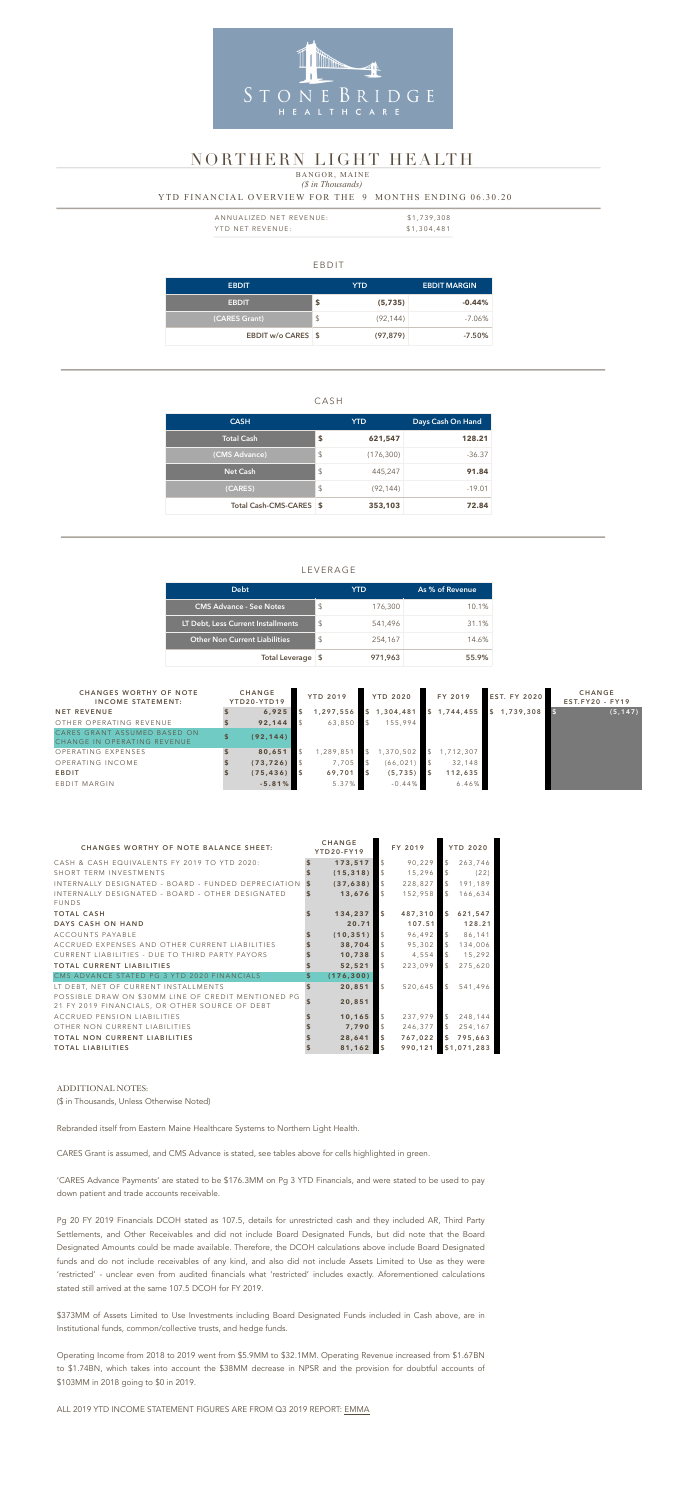

# EBDIT

## *(\$ in Thousands)*  YTD EBDIT WITH & WITHOUT CARES GRANT FOR THE 9 MONTHS ENDING 06.30.20 NORTHERN LIGHT HEALTH

| ANNUALIZED NET REVENUE: | \$1,739,308 |
|-------------------------|-------------|
| YTD NET REVENUE:        | \$1,304,481 |

# EBDIT YTD 2020

| <b>EBDIT</b>             |               | <b>YTD</b> | <b>EBDIT MARGIN</b> |
|--------------------------|---------------|------------|---------------------|
| <b>Operating Income</b>  | $\mathcal{L}$ | (66, 021)  |                     |
| Plus Interest            | $\mathcal{S}$ | 16,883     |                     |
| <b>Plus Depreciation</b> | $\mathcal{L}$ | 43,403     |                     |
| Total EBDIT   \$         |               | (5,735)    | $-0.44%$            |

# CARES GRANT

| <b>CARES GRANT</b>         | <b>Notes</b>                         | YTD       |
|----------------------------|--------------------------------------|-----------|
| <b>CARES Grant</b>         | See Notes on Pg 1 of<br>this Summary |           |
| <b>Total CARES Funding</b> |                                      | (92, 144) |

### EBDIT WITHOUT CARES

| <b>EBDIT WITHOUT CARES</b> |               | YTD.      | <b>EBDIT MARGIN</b> |
|----------------------------|---------------|-----------|---------------------|
| <b>EBDIT w/ CARES</b>      |               | (5, 735)  | $-0.44\%$           |
| (CARES)                    | <sup>\$</sup> | (92, 144) | $-7.06\%$           |
| Total EBDIT w/o CARES \ \$ |               | (97, 879) | $-7.50\%$           |